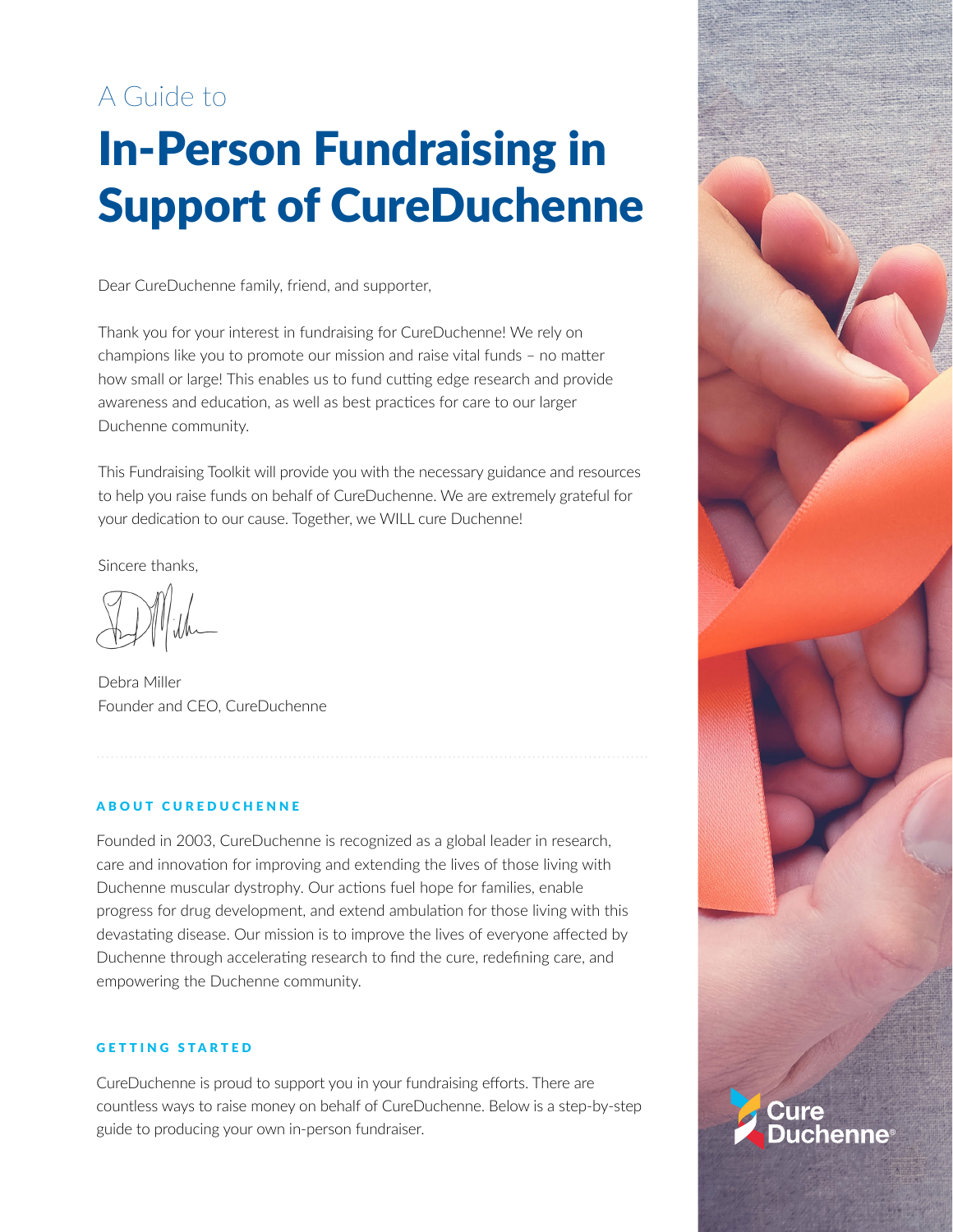#### CONTACT US

# Nancy Young

National Director of Development



949.872.2552 ext.117

[nancy@cureduchenne.org](mailto:nancy%40cureduchenne.org?subject=) [cureduchenne.org](http://cureduchenne.org)

Challoi McCuller

Community Development Manager



[challoi@cureduchenne.org](mailto:challoi%40cureduchenne.org?subject=)

[cureduchenne.org](http://cureduchenne.org)

### CUREDUCHENE CAN PROVIDE THE FOLLOWING:

CureDuchenne is proud to support you in your fundraising efforts. There are countless ways to raise money on behalf of CureDuchenne. Below is a step-by-step guide to producing your own in-person fundraiser.



Dedicated online fundraising page where you can p[rovide your event and raise money



Graphic design support including a custom event logo for you and assitance with designing online fundraising



Cure Duchenne branded stickers, flyers and videos



Outreach resources



Promotion on CureDuchenne's website and social media channels

# CUREDUCHENNE BRAND GUIDELINES:

If you chose to create marketing material on your own, please follow our Brand guidelines below:

# PRIMARY LOGO:

CureDuchenne's primary logo consists of a double helix icon, text that spells out "CureDuchenne" and ®. The text is written in Helvetica. CureDuchenne, when written in text, must read as one word but when all letters are capitalized, it should read as: CURE DUCHENNE.